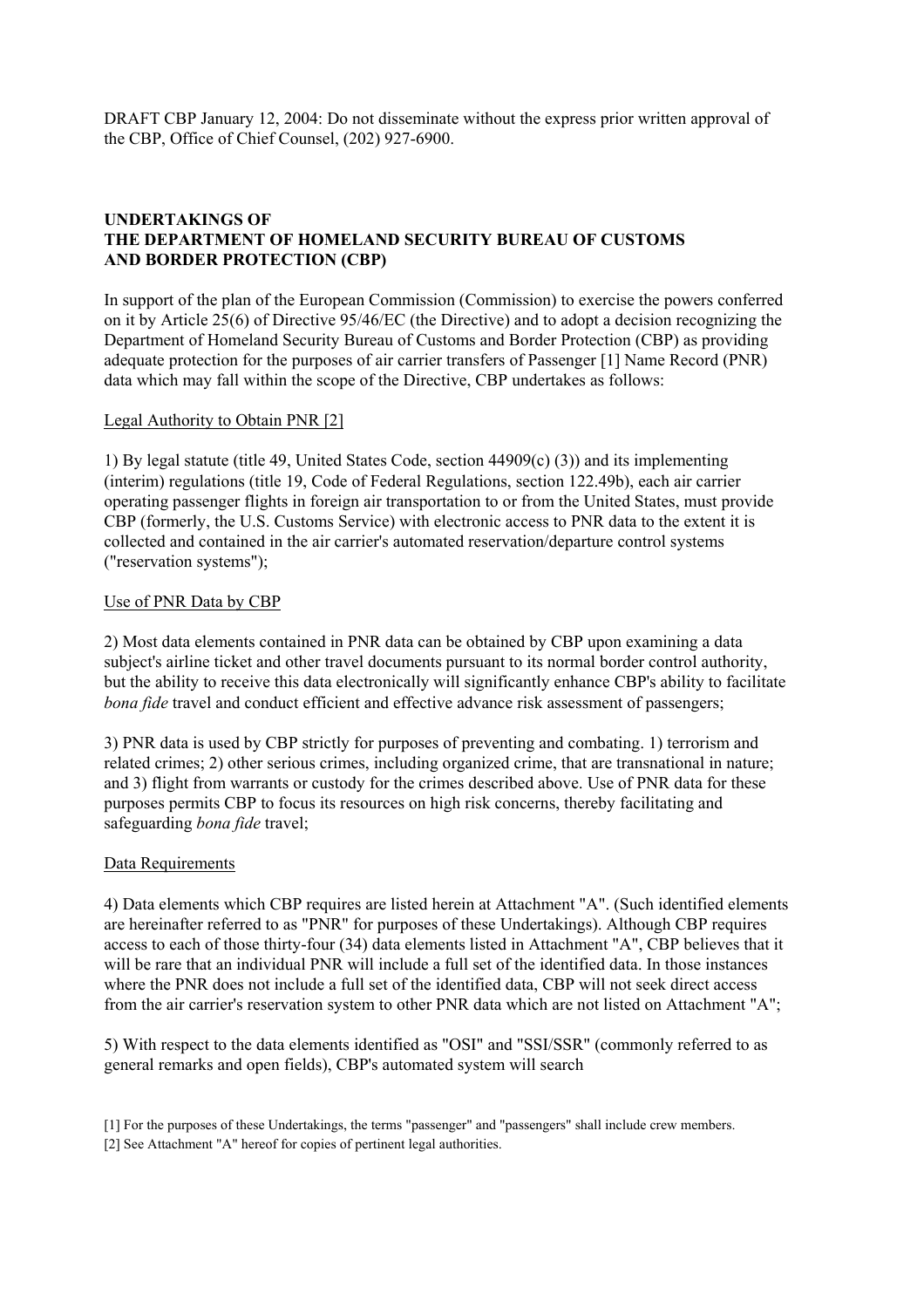those fields for any of the other data elements identified in Attachment "A". CBP personnel will not be authorized to manually review the full OSI and SSI/SSR fields unless the individual that is the subject of a PNR has been identified by CBP as high risk in relation to any of the purposes identified in paragraph 3 hereof;

6) Additional personal information sought as a direct result of PNR data will be obtained from sources outside the government only through lawful channels, and only for legitimate counterterrorism or law enforcement purposes. For example, if a credit card number is listed in a PNR, transaction information linked to that account may be sought, pursuant to lawful process, such as a subpoena issued by a grand jury or a court order, or as otherwise authorized by law. In addition, access to records related to e-mail accounts derived from a PNR will follow U.S. statutory requirements for subpoenas, court orders, warrants, and other processes as authorized by law, depending on the type of information being sought;

7) CBP will consult with the European Commission regarding revision of the required PNR data elements (Attachment "A"), prior to effecting any such revision, if CBP becomes aware of additional PNR fields that airlines may add to their systems which would significantly enhance CBP's ability to conduct passenger risk assessments or if circumstances indicate that a previously non-required PNR field will be needed to fulfill the limited purposes referred to in paragraph 3 of these Undertakings;

8) CBP may transfer PNRs on a bulk basis to the Transportation Security Administration (TSA) for purposes of TSA's testing of its Computer Assisted Passenger Prescreening System II (CAPPS II). PNR data transferred under this provision will not be retained by TSA or any other parties directly involved in the tests beyond the period necessary for testing purposes, or be transferred to any other third party. [3] Under the provision requiring an automated filtering method described in paragraph 10, CBP will have filtered and deleted "sensitive" data before transferring any PNRs to TSA on a bulk basis under this paragraph;

### Treatment of "Sensitive" Data

9) CBP will not use "sensitive" data (i.e. personal data revealing racial or ethnic origin, political opinions, religious or philosophical beliefs, trade-union membership, and data concerning the health or sex life of the individual) from the PNR, as described below;

10) CBP will implement, with the least possible delay, an automated system which filters and deletes certain "sensitive" PNR codes and terms which CBP has identified in consultation with the European Commission;

11) Until such automated filters can be implemented CBP represents that it does not and will not use "sensitive" PNR data and will undertake to delete "sensitive" data from any discretionary disclosure of PNR under paragraphs 28-34; [4]

[3] For purposes of this provision, CBP is not considered a party directly involved in the CAPPS II testing or a "third party."

[4] Prior to CBP's implementation of automated filters (as referenced in paragraph 10 hereof), if "sensitive" data exists in a PNR which is the subject of a non-discretionary disclosure by CBP as described in paragraph 35 hereof, CBP will make every effort to limit the release of "sensitive" PNR data, consistent with U.S. law.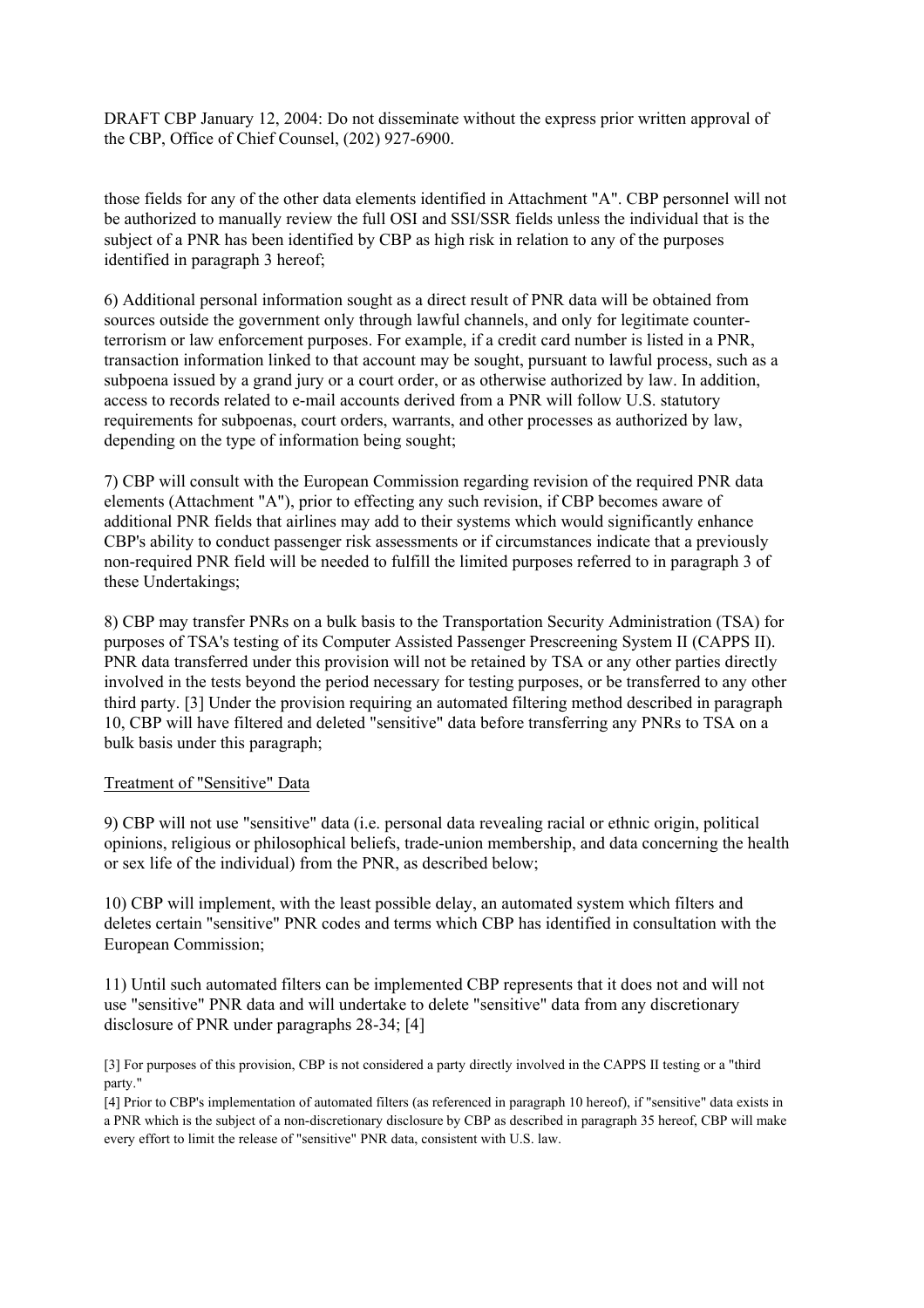#### Method of Accessing PNR Data

12) With regard to the PNR data which CBP accesses (or receives) directly from the air carrier's reservation systems for purposes of identifying potential subjects for border examination, CBP personnel will only access (or receive) and use PNR data concerning persons whose travel includes a flight into, out of, or through the United States;

13) CBP will "pull" passenger information from air carrier reservation systems until such time as air carriers are able to implement a system to "push" the data to CBP;

14) CBP will pull PNR data associated with a particular flight no earlier than 72 hours prior to the departure of that flight, and will re-check the systems no more than three (3) times between the initial pull, the departure of the flight from a foreign point and the flight's arrival in the United States, or between the initial pull and the departure of the flight from the United States, as applicable, to identify any changes in the information. In the event that the air carriers obtain the ability to "push" PNR data, CBP will need to receive the data 72 hours prior to departure of the flight, provided that all changes to the PNR data which are made between that point and the time of the flight's arrival in or departure from the U.S., are also pushed to CBP.[5] In the unusual event that CBP obtains advance information that person(s) of specific concern may be travelling on a flight to, from or through the U.S., CBP may pull (or request a particular push) of PNR data prior to 72 hours before departure of the flight to ensure proper enforcement action may be taken when essential to prevent or combat an offense enumerated in paragraph 3 hereof. To the extent practicable, in such instances where PNR data must be accessed by CBP prior to 72 hours before the departure of the flight, CBP will utilize customary law enforcement channels;

#### Storage of PNR Data

15) Subject to the approval of the National Archives and Records Administration (44 U.S.C. 2101, et seq.), CBP will limit on-line access to PNR data to authorized CBP users [6] for a period of seven (7) days, after which the number of officers authorized to access the PNR data will be even further limited for a period of three years and 6 months (3.5 years) from the date the data is accessed from the air carrier's reservation system. After 3.5 years, PNR data that has not been manually accessed during that period of time, will be destroyed. PNR data that has been manually accessed during the initial 3.5 year period will be transferred by CBP to a deleted record file, [7] where it will remain for a

[5] In the event that the air carriers agree to push the PNR data to CBP, the agency will engage in discussions with the air carriers regarding the possibility of pushing PNR data at periodic intervals between 72 hours before departure of the flight from a foreign point and the flight's arrival in the United States, or within 72 hours before the departure of the flight from the United States, as applicable. CBP seeks to utilize a method of pushing the necessary PNR data that meets the agency's needs for effective risk assessment, while minimizing the economic impact upon air carriers.

[6] These authorized CBP users would include employees assigned to analytical units in the field offices, as well as employees assigned to the National Targeting Center. As indicated previously, persons charged with maintaining, developing or auditing the CBP database will also have access to such data for those limited purposes.

[7] Although the PNR record is not technically deleted when it is transferred to the Deleted Record File, it is stored as raw data (not a readily searchable form and, therefore, of no use for "traditional" law enforcement investigations) and is only available to authorized personnel in the Office of Internal Affairs for CBP (and in some cases the Office of the Inspector General in connection with audits) and personnel responsible for maintaining the database in CBP's Office of Information Technology, on a "need to know" basis.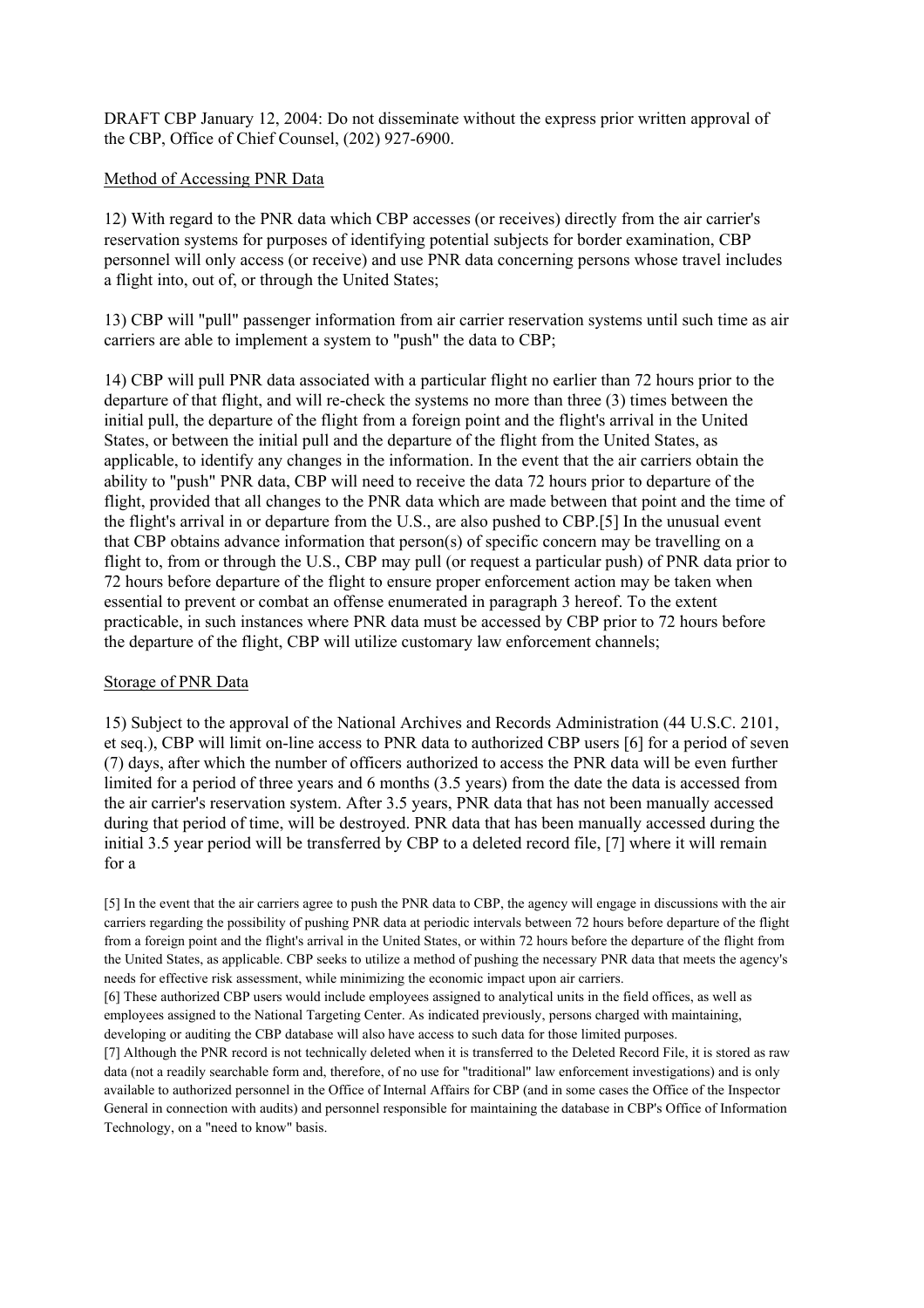period of eight (8) years before it is destroyed. This schedule, however, would not apply to PNR data that is linked to a specific enforcement record (such data would remain accessible until the enforcement record is archived). With respect to PNR which CBP accesses directly from air carrier reservation systems during the effective dates of these Undertakings, CBP will abide by the retention policies set forth in the present paragraph, notwithstanding the possible expiration of the Undertakings pursuant to paragraph 46 herein;

### CBP Computer System Security

16) Authorized CBP personnel obtain access to PNR through the closed CBP intranet system which is encrypted end-to-end and the connection is controlled by the Customs Data Center. PNR data stored in the CBP database is limited to "read only" access by authorized personnel, meaning that the substance of the data may be programmatically reformatted, but will not be substantively altered in any manner by CBP once accessed from an air carrier's reservation system;

17) No other foreign, federal, state or local agency has direct electronic access to PNR data through CBP databases (including through the Integrated Border Information System (IBIS));

18) Details regarding access to information in CBP databases (such as who, where, when (date and time) and any revisions to the data) are automatically recorded and routinely audited by the Office of Intemal Affairs to prevent unauthorized use of the system;

19) Only certain CBP officers, employees or information technology contractors [8] (under CBP supervision) who have successfully completed a background investigation, have an active, password-protected account in the CBP computer system, and have a recognized official purpose for reviewing PNR data, may access PNR data;

20) CBP officers, employees and contractors are required to complete security and data privacy training, including passage of a test, on a biennial basis. CBP system auditing is used to monitor and ensure compliance with all privacy and data security requirements;

21) Unauthorized access by CBP personnel to air carrier reservation systems or the CBP computerized system which stores PNR is subject to strict disciplinary action (which may include termination of employment) and may result in criminal sanctions being imposed (fines, imprisonment of up to one year, or both) (see title 18, United States Code, section 1030);

22) CBP policy and regulations also provide for stringent disciplinary action (which may include termination of employment) to be taken against any CBP employee who discloses information from CBP's computerized systems without official authorization (title 19, Code of Federal Regulations, section 103.34);

[8] Access by "contractors" to any PNR data contained in the CBP computer systems would be confined to persons under contract with CBP to assist in the maintenance or development of CBP's computer system.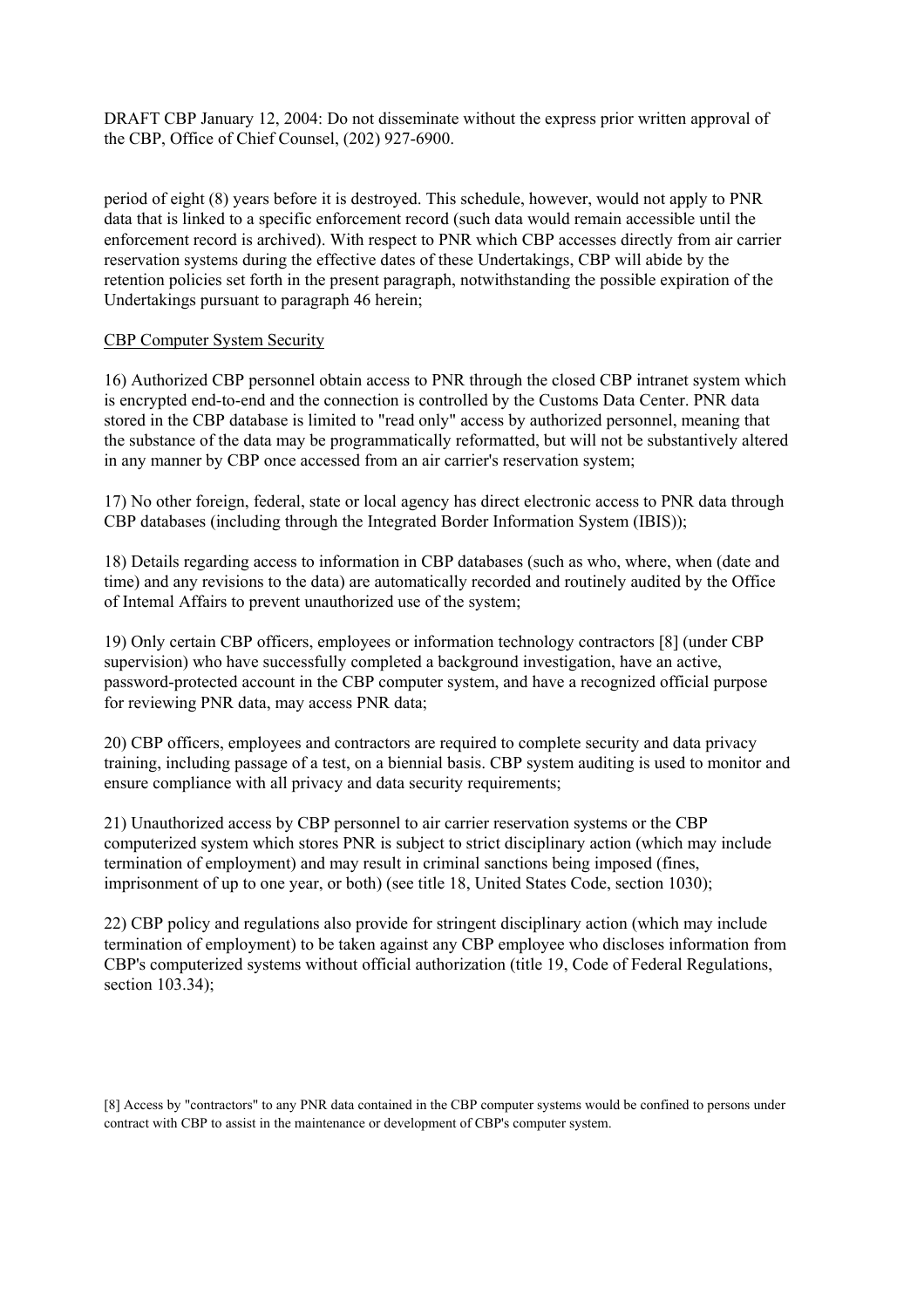23) Criminal penalties (including fines, imprisonment of up to one year, or both) may be assessed against any officer or employee of the United States for disclosing PNR data obtained in the course of his employment, where such disclosure is not authorized by law (see title 18, United States Code, sections 641, 1030, 1905);

### CBP Treatment and Protection of PNR Data

24) CBP treats PNR information regarding persons of any nationality or country of residence as law enforcement sensitive, confidential personal information of the data subject, and confidential commercial information of the air carrier, and, therefore, would not make disclosures of such data to the public, except as required by law or as otherwise provided in these Undertakings;

25) Public disclosure of PNR data is generally governed by the Freedom of Information Act (FOIA) (title 5, United States Code, section 552) which permits any person (regardless of nationality or country of residence) access to a U.S. federal agency's records, except to the extent such records (or a portion thereof) are protected from public disclosure by an applicable exemption under the FOIA. Among its exemptions, the FOL4 permits an agency to withhold a record (or a portion thereof) from disclosure where the information is confidential commercial information, where disclosure of the information would constitute a clearly unwarranted invasion of personal privacy, or where the information is compiled for law enforcement purposes, to the extent that disclosure may reasonably be expected to constitute an unwarranted invasion of personal privacy (title 5, United States Code, sections  $552(b)(4)$ ,  $(6)$ ,  $(7)(C)$ );

26) CBP regulations (title 19, Code of Federal Regulations, section 103.12), which govern the processing of requests for information (such as PNR data) pursuant to the FOIA, specifically provide that (subject to certain limited exceptions in the case of requests by the data subject) the disclosure requirements of the FOIA are not applicable to CBP records relating to: (1) confidential commercial information; (2) material involving personal privacy where the disclosure would constitute a clearly unwarranted invasion of personal privacy; and (3) information compiled for law enforcement purposes, where disclosure could reasonably be expected to constitute an unwarranted invasion of personal privacy.[9]

27) CBP will take the position in connection with any administrative or judicial proceeding arising out of a FOIA request for PNR information accessed from air carriers, that such records are exempt from disclosure under the FOIA;

# Transfer of PNR Data to Other Government Authorities

28) With the exception of transfers between CBP and TSA pursuant to paragraph 8 herein, Department of Homeland Security (DHS) components will be treated as "third agencies", subject to the same rules and conditions for sharing of PNR data as other government authorities outside DHS;

[9] CBP would invoke these exemptions uniformly, without regard to the nationality or country of residence of the subject of the data.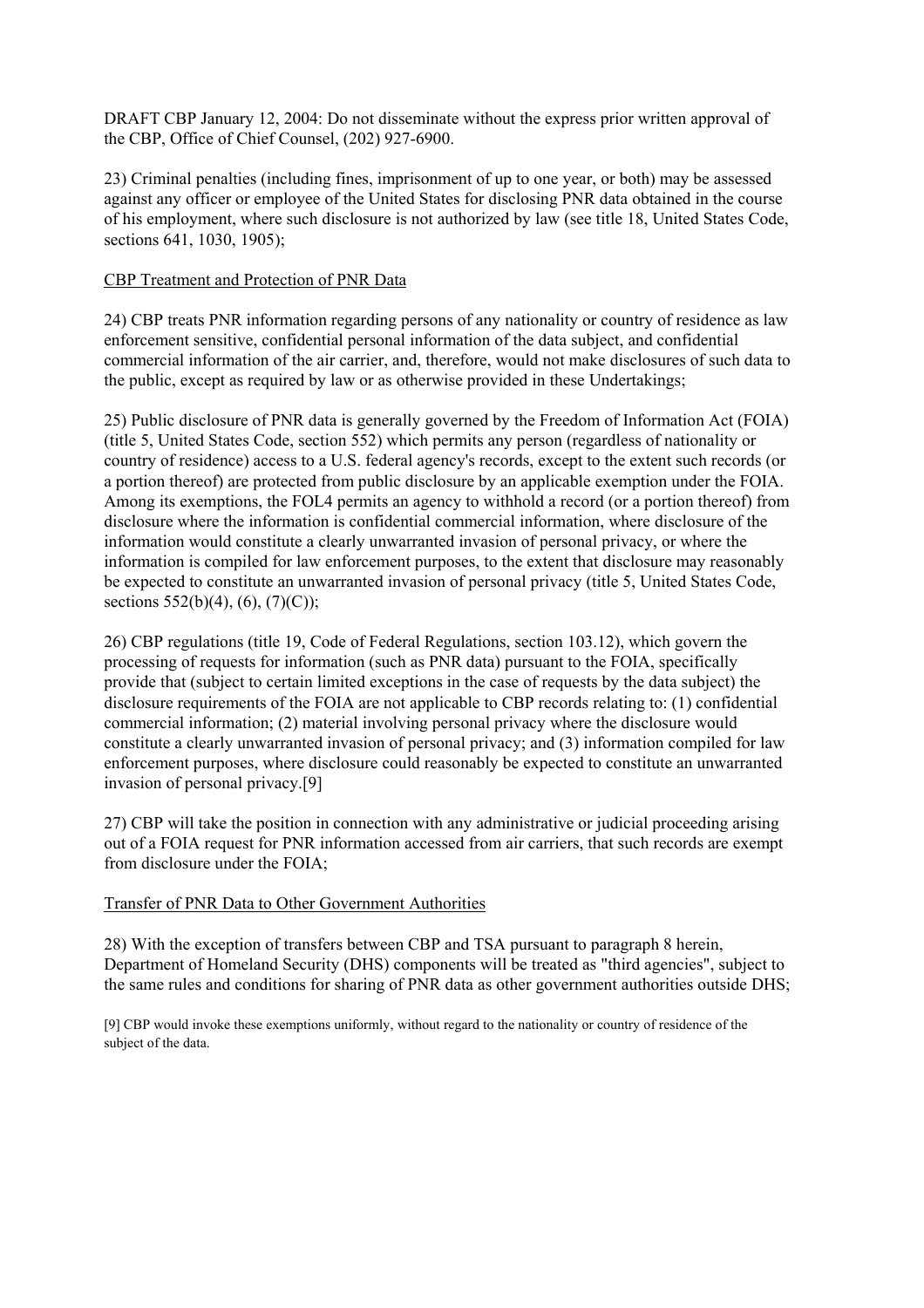29) CBP, in its discretion, will only provide PNR data to other government authorities with counterterrorism or law enforcement functions, on a case-by-case basis, for purposes of preventing and combating offenses identified in paragraph 3 herein. (Authorities with whom CBP may share such data shall hereinafter be referred to as the "Designated Authorities");

30) CBP will judiciously exercise its discretion to transfer PNR data for the stated purposes. CBP will first determine if the reason for disclosing the PNR data to another Designated Authority fits within the stated purpose (see paragraph 29 herein). If so, CBP will determine whether that Designated Authority is responsible for preventing, investigating or prosecuting the violations of, or enforcing or implementing, a statute or regulation related to that purpose, where CBP is aware of an indication of a violation or potential violation of law. The merits of disclosure will need to be reviewed in light of all the circumstances presented;

31) For purposes of regulating the dissemination of PNR data which may be shared with other Designated Authorities, CBP is considered the "owner" of the data and such Designated Authorities are obligated by the express terms of disclosure to: (1) use the PNR data only for the purposes set forth in paragraph 29 or 34 herein, as applicable; (2) ensure the orderly disposal of PNR information that has been received, consistent with the Designated Authority's record retention procedures; and (3) obtain CBP's express authorization for any further dissemination. Failure to respect the conditions for transfer may be investigated and reported by the DHS Chief Privacy Officer and may make the Designated Authority ineligible to receive subsequent transfers of PNR data from CBP;

32) Each disclosure of PNR data by CBP will be conditioned upon the receiving agency's treatment of this data as confidential commercial information and law enforcement sensitive, confidential personal information of the data subject, as identified in paragraphs 25 and 26 hereof, which should be treated as exempt from disclosure under the Freedom of Information Act (5 U.S.C. 552). Further, the recipient agency will be advised that further disclosure of such information is not permitted without the express prior approval of CBP. CBP will not authorize any further transfer of PNR data for purposes other than those identified in paragraphs 29, 34 or 35 herein;

33) Persons employed by such Designated Authorities who without appropriate authorization disclose PNR data, may be liable for criminal sanctions (title 18, United States Code, sections 641,1030,1905);

34) No statement herein shall impede the use or disclosure of PNR data to relevant government authorities, where such disclosure is necessary for the protection of the vital interests of the data subject or of other persons, in particular as regards significant health risks. Disclosures for these purposes will be subject to the same conditions for transfers set forth in paragraphs 31 and 32 - of these Undertakings;

35) No statement in these Undertakings shall impede the use or disclosure of PNR data in any criminal judicial proceedings or as otherwise required by law. CBP will advise the European Commission regarding the passage of any U.S. legislation which materially affects the statements made in these Undertakings;

Notice, Access and Opportunities for Redress for PNR Data Subjects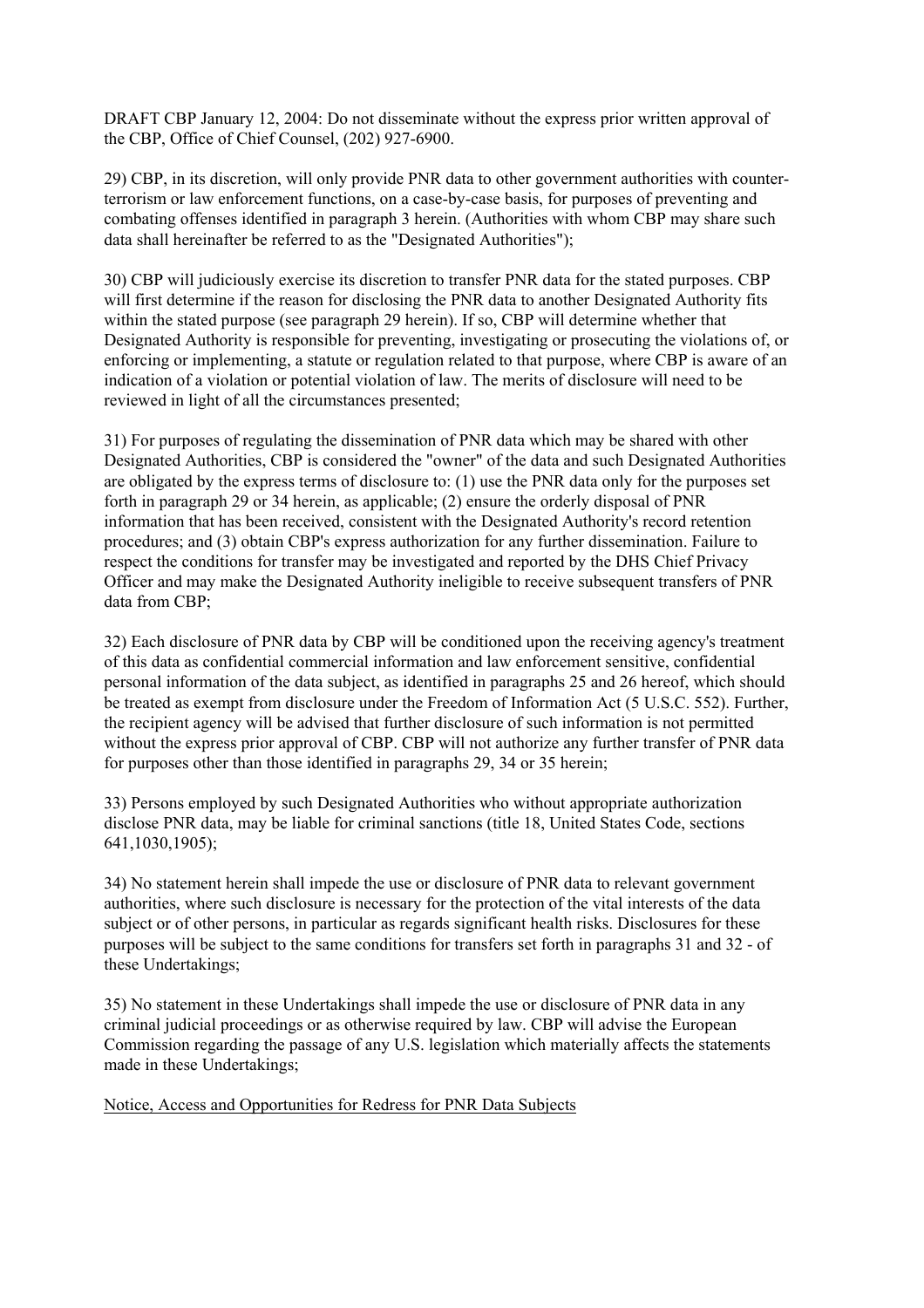36) CBP will provide information to the travelling public regarding the PNR requirement and the issues associated with its use (i.e., general information regarding the authority under which the data is collected, the purpose for the collection, protection of the data, data sharing, the identity of the responsible official, procedures available for redress and contact information for persons with questions or concerns, etc., for posting on CBP's website, in travel pamphlets, etc.);

37) Requests by the data subject (also known as "first party requesters") to receive a copy of PNR data contained in CBP databases regarding the data subject are processed under the Freedom of Information Act (FOIA). Such requests may be addressed to: Freedom of Information Act (FOIA) Request, U.S. Customs and Border Protection, 1300 Pennsylvania Avenue, N.W., Washington, D.C. 20229, if by mail; or such request may be delivered to the Disclosure Law Officer, U.S. Customs and Border Protection, Headquarters, Washington, D.C. For further information regarding the procedures for making FOIA requests are contained in section 103.5 of title 19 of the U.S. Code of Federal Regulations. In the case of a first-party request, the fact that CBP otherwise considers PNR data to be confidential personal information of the data subject and confidential commercial information of the air carrier will not be used by CBP as a basis under FOIA for withholding PNR data from the data subject;

38) In certain exceptional circumstances, CBP may exercise its authority under FOIA to deny or postpone disclosure of all (or, more likely, part) of the PNR record to a first party requester, pursuant to title 5, United States Code, section 552(b) (e.g., if disclosure under FOIA "could reasonably be expected to interfere with enforcement proceedings" or "would disclose techniques and procedures for law enforcement investigations...[which] could reasonably be expected to risk circumvention of the law"). Under FOIA, any requester has the authority to administratively and judicially challenge CBP's decision to withhold information (see 5 U.S.C. 552(a)(4)(B); 19 CFR 103.7-103.9);

39) CBP will undertake to rectify [10] data at the request of passengers and crewmembers, air carriers or Data Protection Authorities (DPAs) in the EU Member States (to the extent specifically authorized by the data subject), where CBP determines that such data is contained in its database and a correction is justified and properly supported. CBP will inform any Designated Authority which has received such PNR data of any material rectification of that PNR data;

40) Requests for rectification of PNR data contained in CBP's database and complaints by individuals about CBP's handling of their PNR data may be made, either directly or via the relevant DPA (to the extent specifically authorized by the data subject) to the Assistant Commissioner, Office of Field Operations, U.S. Bureau of Customs and Border Protection, 1300 Pennsylvania Avenue, N.W., Washington, D.C. 20229;

41) In the event that a complaint cannot be resolved by CBP, the complaint may be directed, in writing, to the Chief Privacy Officer, Department of Homeland Security, Washington, DC 20528, who will review the situation and endeavor to resolve the complaint;

[10] By "rectify", CBP wishes to make clear that it will not be authorized to revise the data within the PNR record that it accesses from the air carriers. Rather, a separate record linked to the PNR record will be created to note that the data was determined to be inaccurate and the proper correction. Specifically, CBP will annotate the passenger's secondary examination record to reflect that certain data in the PNR may be or is inaccurate.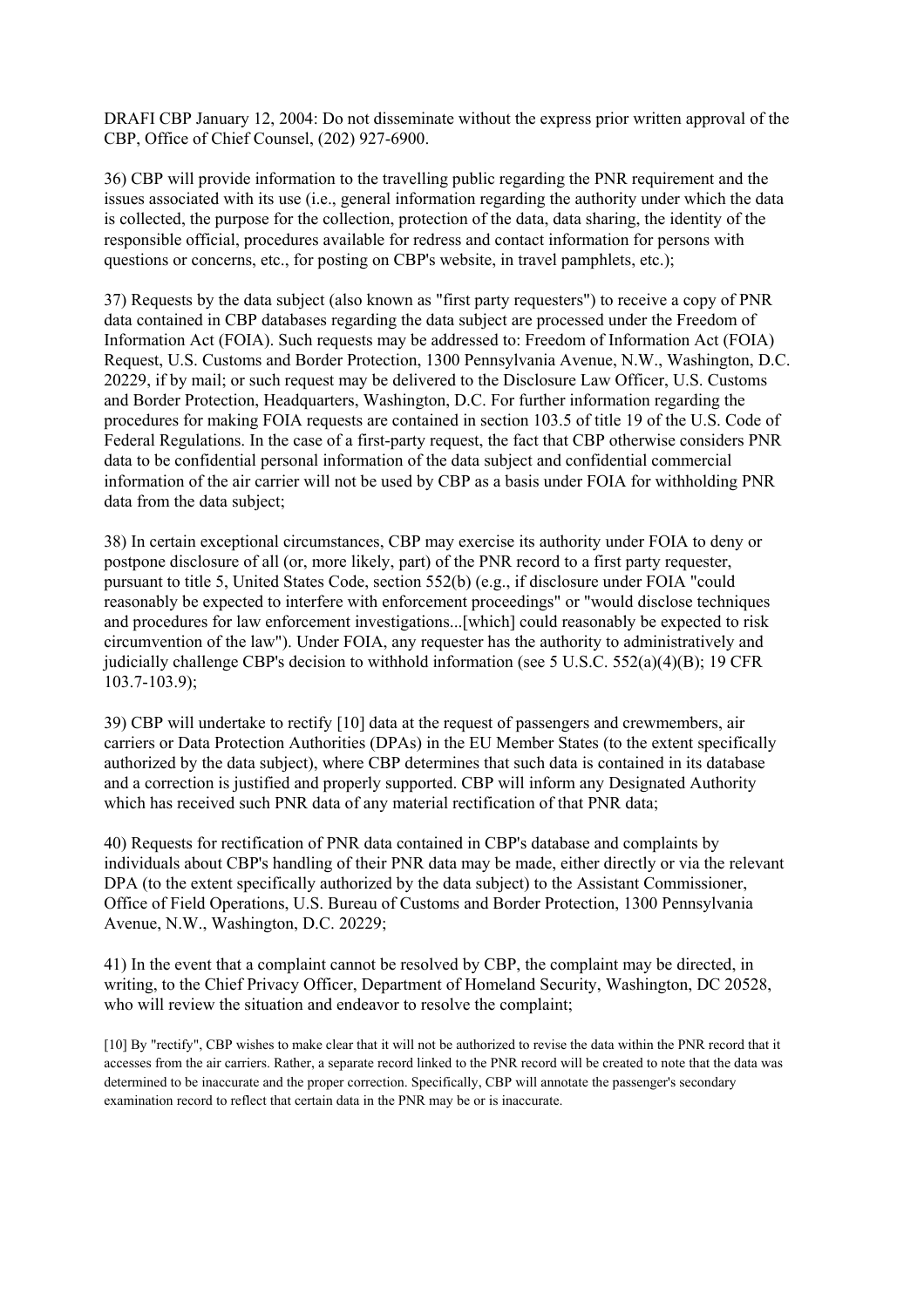42) Additionally, the DHS Privacy Office will address on an expedited basis complaints referred to it by DPAs in the European Union (EU) Member States on behalf of an EU resident to the extent such resident has authorized the DPA to act on his or her behalf and believes that his or her data protection complaint regarding PNR has not been satisfactorily dealt with by CBP (as set out in paragraphs 37-41 of these Undertakings) or the DHS Privacy Office. The Privacy Office will report its conclusions and advise the DPA or DPAs concerned regarding actions taken, if any. The DHS Chief Privacy Officer will include in her report to Congress issues regarding the number, the substance and the resolution of complaints regarding the handling of personal data, such as PNR; [11]

### Compliance Issues

43) CBP, in conjunction with DHS, undertakes to participate once a year, or more often if agreed by the parties, in a joint review with the Commission assisted as appropriate by experts from Member States of the European Union, [12] on the implementation of these Undertakings, with a view to mutually contributing to the effective operation of the processes described in these Undertakings. Such joint review may cover the results of the DHS Chief Privacy Officer's annual report to Congress (as described in paragraph 42 of these Undertakings) and, to the extent authorized by the Chief Privacy Officer, any audits that have been carried out in the reporting period, or other findings regarding, in particular, data security, sharing of PNR with Designated Authorities and personnel access to PNR in relevant databases, as well as the handling of complaints. To the extent authorized by the DHS Chief Privacy Officer, the joint review may include consideration of the application of the Undertakings and may also address issues which can help to enhance the performance of the uses of PNR data for the purposes set out in paragraph 3 these Undertakings;

44) CBP will issue regulations, directives or other policy documents incorporating the statements herein, to ensure compliance with these Undertakings by CBP officers, employees and contractors. As indicated herein, failure of CBP officers, employees and contractors to abide by CBP's policies incorporated therein may result in strict disciplinary measures being taken, and criminal sanctions, as applicable;

# Reciprocity

45) In the event that the European Union decides to adopt an airline passenger identification system similar to that of the U.S. Government, which requires all air carriers to provide European authorities with access to PNR data for persons whose

[11] Pursuant to section 222 of the Homeland Security Act of 2002 (Public Law 107-296, dated November 25, 2002), the Privacy Officer for DHS is charged with conducting a "privacy impact assessment,' of proposed rules of the Department on ''on the privacy of personal information, including the type of personal information collected and the number of people affected'' and must report to Congress on an annual basis regarding the "activities of the Department that affect privacy...."

[12] The composition of the teams on both sides will be notified to each other in advance and may include appropriate authorities concerned with privacy/data protection, customs control and other forms of law enforcement, border security and/or aviation security. Participating authorities will be required to respect the confidentiality of the discussions and be covered by any necessary security clearances. Confidentiality will not however be an obstacle to each side making an appropriate report on the results of the joint review to their respective competent authorities, including the US Congress and the European Parliament. The two sides will mutually determine the detailed modalities of the joint review.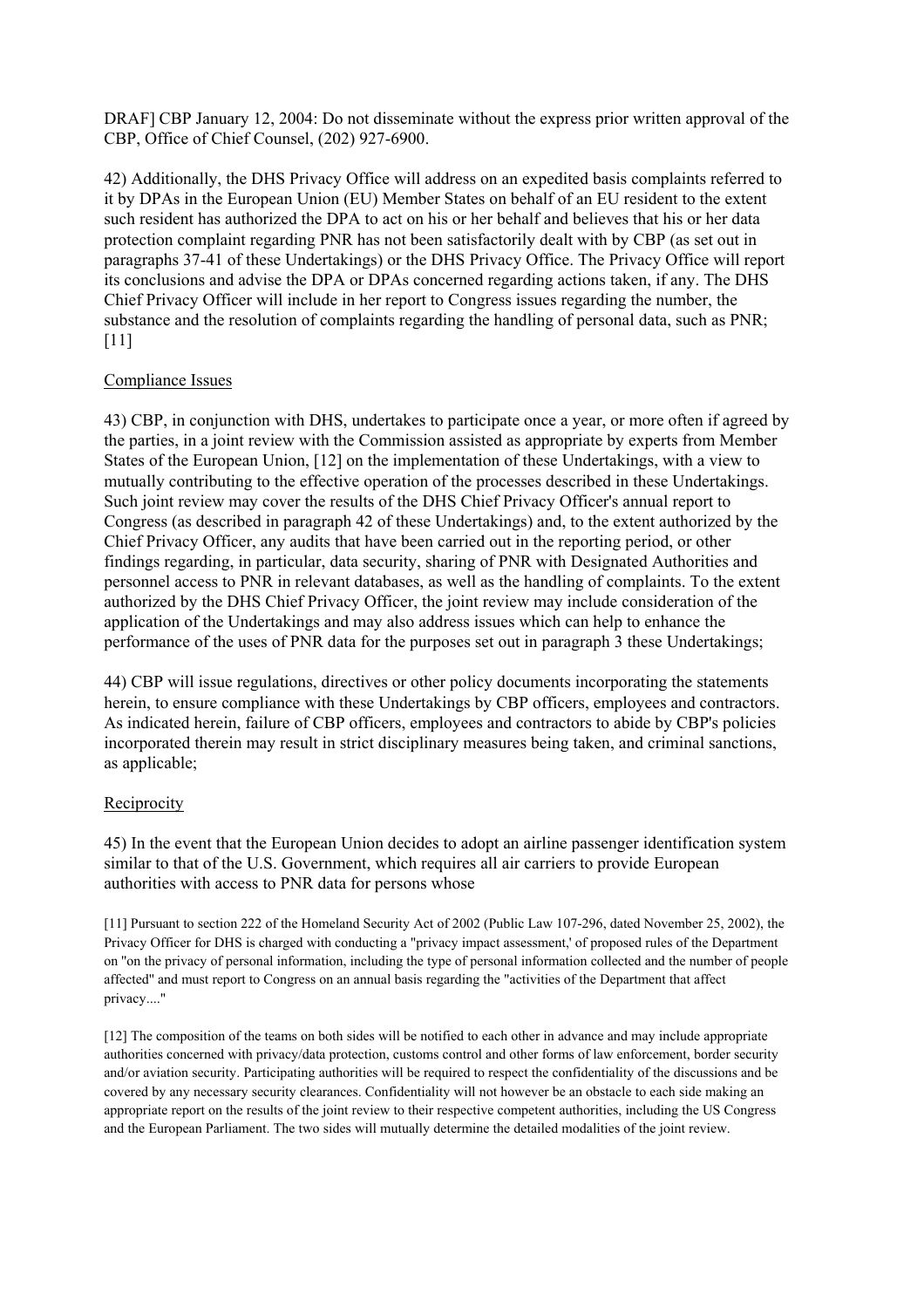current travel itinerary includes a flight to, from or through the European Union, CBP would encourage U.S.-based airlines to cooperate;

# Review and Termination of Undertakings

46) These Undertakings shall apply for a term of three years and six months (3.5 years), beginning on the date upon which an agreement enters into force between the United States and the European Commission, authorizing the processing of PNR data by air carriers for purposes of transferring such data to CBP, in accordance with the European Union Directive. After these Undertakings have been in effect for two years and six months (2.5 years), CBP, in conjunction with DHS, will initiate discussions with the Commission with the goal of extending the Undertakings and any supporting arrangements, upon mutually acceptable terms. If no mutually acceptable arrangement can be concluded prior to the expiration date of these Undertakings, the Undertakings will cease to be in effect;

### No Private Right or Precedent Created

47) These Undertakings do not create or confer any right or benefit on any person or party, private or public.

48) The provisions of these Undertakings shall not constitute a precedent for any future discussions with the European Commission, the European Union, any related entity, or any third State regarding the transfer of any form of data.